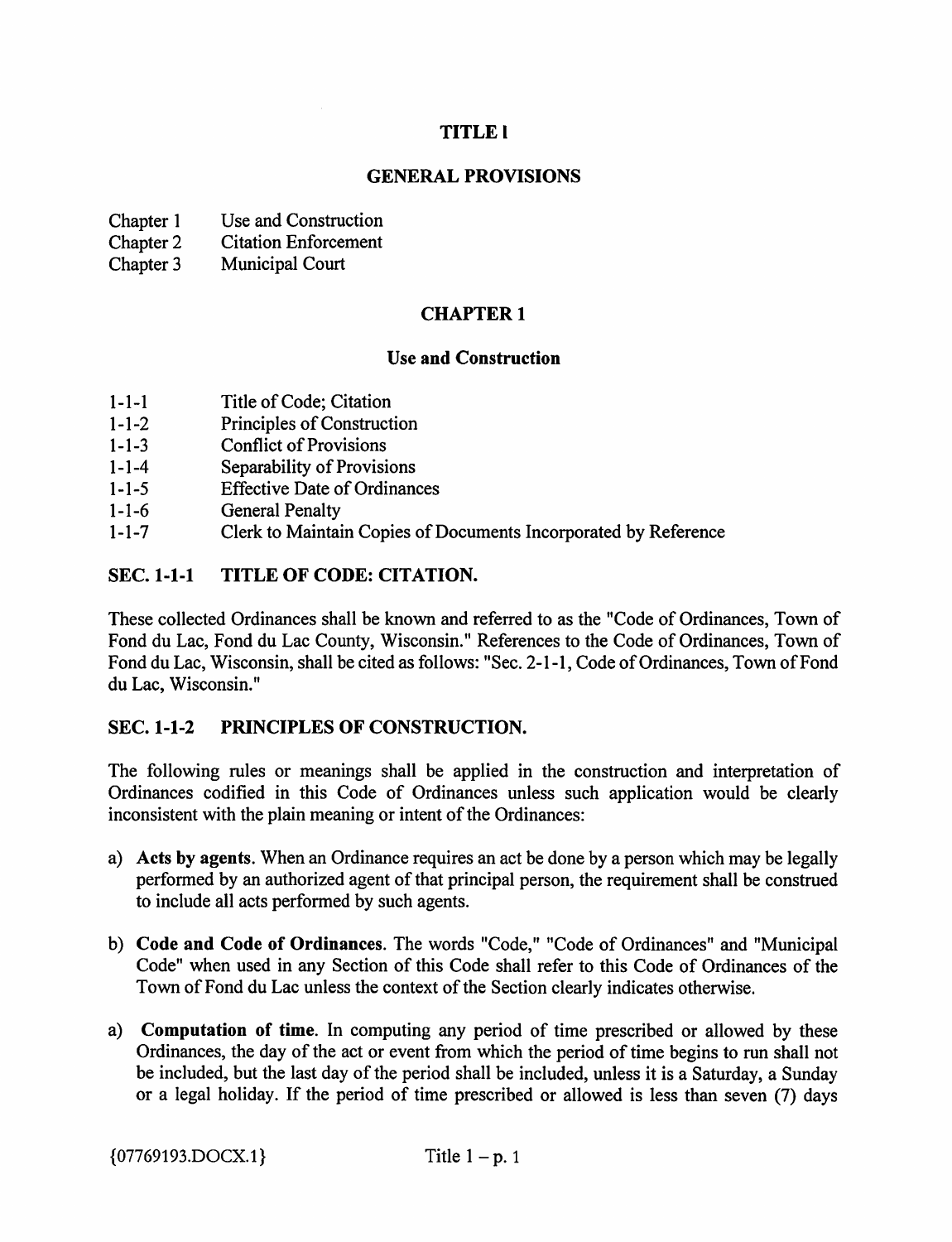Saturdays, Sundays and legal holidays shall be excluded in the computation. As used in this Section, "legal holiday" means any statewide legal holiday specified by state statute.

- b) Fine. The term "fine" shall be the equivalent of the word "forfeiture," and vice versa.
- c) Gender. Every word in these Ordinances referring to gender shall be gender neutral.
- d) General rule. All words and phrases shall be construed according to their plain meaning in common usage. However, words or phrases with a technical or special meaning shall be understood and construed according to that technical or special meaning if such is the intent of the Ordinances.
- g) Person. The word "person" shall mean any of the following entities: natural persons, corporations, partnerships, associations, bodies politic or any other entity of any kind which is capable of being sued.
- h) Repeal. When any Ordinance having the effect of repealing a prior Ordinance is itself repealed, such repeal shall not be construed to revive the prior Ordinance or any part thereof, unless expressly so provided.
- e) Singular and plural. Every word in these Ordinances referring to the singular number only shall also be construed to apply to several persons or things, and every word in these Ordinances referred to the plural number shall also be construed to apply to one (1) person or thing.
- f) Tense. The use of any verb in the present tense shall not preclude the interpretation of the verb in the future tense where appropriate.
- g) Town. The term "Town" shall mean the Town of Fond du Lac, Fond du Lac County, Wisconsin.
- h) Wisconsin Statutes. The term "Wisconsin Statutes" and its abbreviation as "Wis. Stats." shall mean, in these Ordinances, the Wisconsin Statutes for the year 2001-02, as amended.
- i) Wisconsin Administrative Code. The term "Wisconsin Administrative Code" and its abbreviation as "Wis. Adm. Code" shall mean the Wisconsin Administrative Code as of the adoption of this Code, as amended or renumbered from time to time.

## SEC. 1-1-3 CONFLICT OF PROVISIONS.

a) If the provisions of different Chapters conflict with each other, the provisions of each individual Chapter shall control all issues arising out of the events and persons intended to be governed by that Chapter.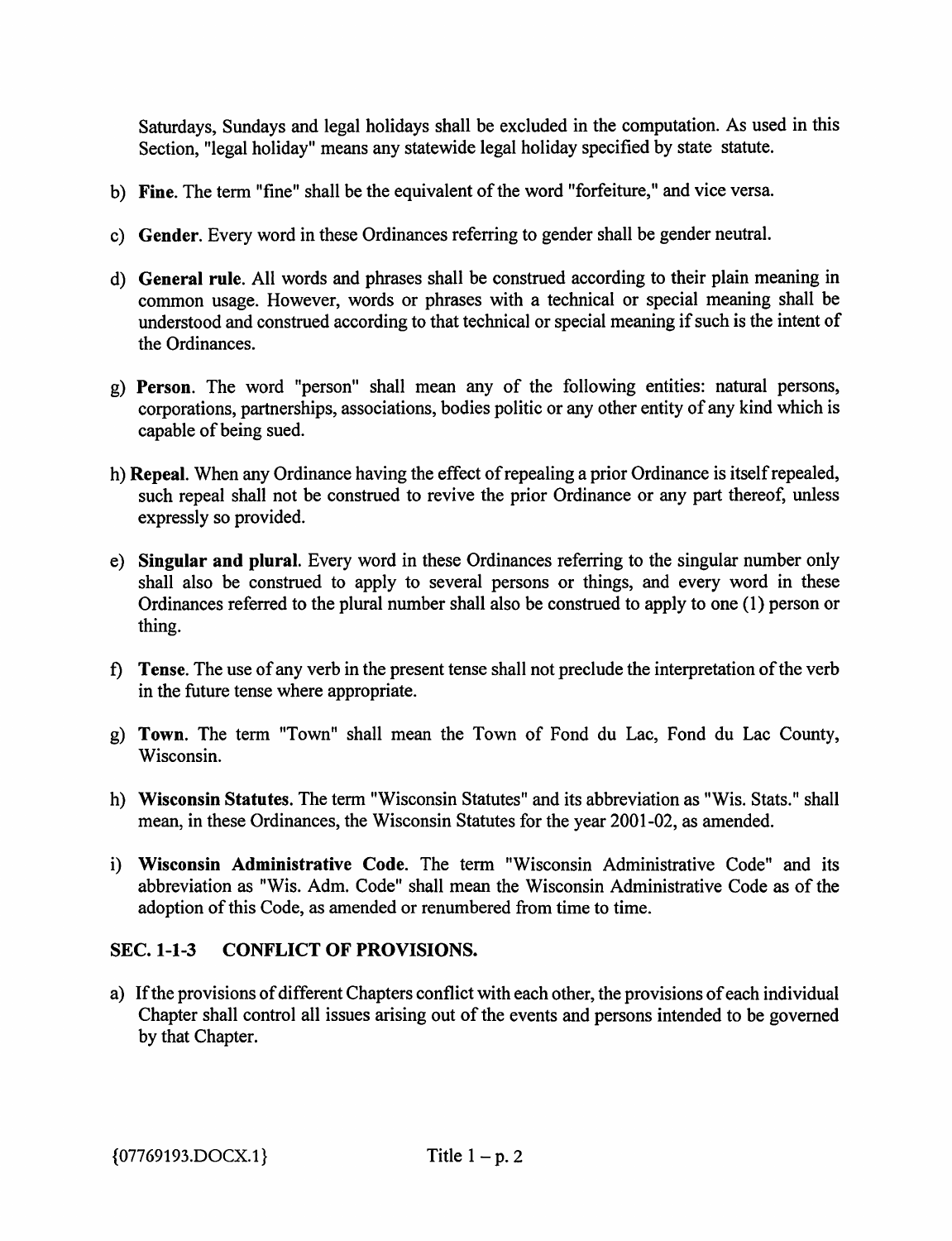b) If the provisions of different Sections of the same Chapter conflict with each other, the provision which is more specific in its application to the events or persons raising the conflict shall control over the more general provision.

## SEC. 1-1-4 SEPARABILITY OF PROVISIONS.

If any provision of this Code of Ordinances is for any reason held to be; invalid or unconstitutional by reason of any decision of any court of competent jurisdiction, such decision shall not affect the validity of any other provisions of these Ordinances.

## SEC. 1-1-5 EFFECTIVE DATE OF ORDINANCES.

- a) Code. The Code of Ordinances, Town of Fond du Lac, Fond du Lac County Wisconsin, shall take effect as provided by state statute.
- b) Subsequent Ordinances. All Ordinances passed by the Town Board subsequent to the adoption of the Code of Ordinances, except when otherwise specifically provided, shall take effect from and after their publication or legal posting.

## SEC. 1-1-6 GENERAL PENALTY.

- a) General Penalty. Except where a penalty is provided elsewhere in this Code of Ordinances, any person who shall violate any of the provisions of this Code shall, upon conviction of such violation, be subject to a penalty, which shall be as follows:
	- 1) First Offense: Penalty. Any person who violates any provision of this Code shall, upon conviction thereof, forfeit not less than Fifty Dollars (\$50.00) nor more than One Thousand Dollars (\$1,000.00), together with the costs of prosecution and, in default of payment of such forfeiture and costs of prosecution, shall be imprisoned in the County jail until such forfeiture and costs are paid, but not exceeding ninety (90) days.
	- 2) Second Offense: Penalty. Any person found guilty of violating any Ordinance or part of an Ordinance of this Code who shall previously have been convicted of a violation of the same Ordinance within one (1) year shall, upon conviction thereof, forfeit not less than One Hundred Dollars (\$100.00) nor more than Two Thousand Dollars (\$2,000.00) for each such offense, together with costs of prosecution and, in default of payment of such forfeiture and costs, shall be imprisoned in the County jail until such forfeiture and costs of prosecution are paid, but not exceeding six (6) months.
- b) Continued Violations. Each violation and each day a violation continues or occurs shall constitute a separate offense. Nothing in this Code shall preclude the Town from maintaining any appropriate action to prevent or remove a violation of any provision of this Code.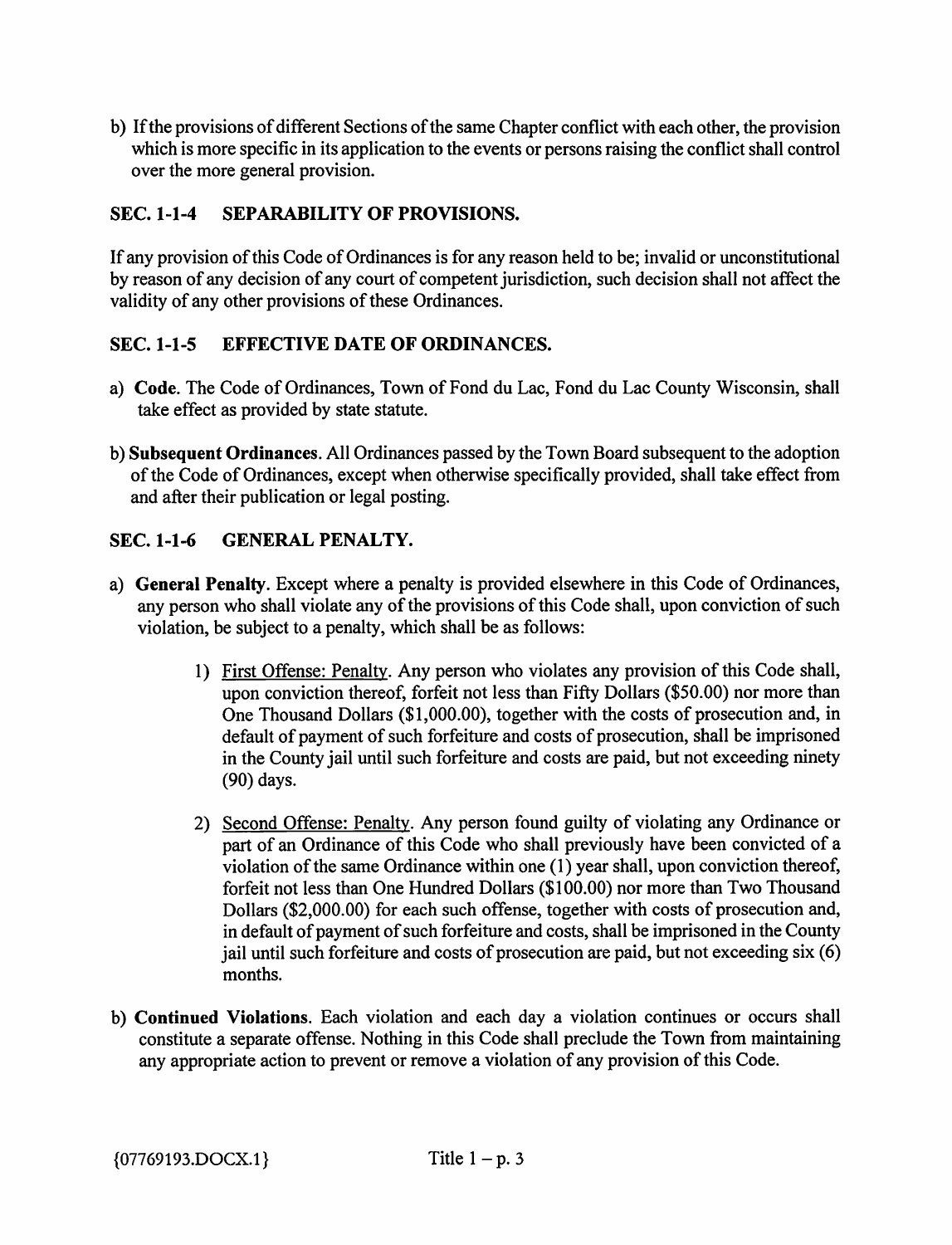- 1) Other Remedies. The Town shall have any and all other remedies afforded by the Wisconsin Statutes in addition to the forfeitures and costs of prosecution above.
- 2) Court Authority to Impose Alternative Juvenile Dispositions and Sanctions.
	- 1. For a juvenile adjudged to have violated an ordinance, a court is authorized to impose any of the dispositions listed in Sec. 938.343 and 938.344, Wis. Stats.
	- 2. For a juvenile adjudged to have violated an ordinance who violates a condition of a dispositional order of the court under Sec. 938.343 or 938.344, Wis. Stats., a court is authorized to impose any of the sanctions listed in Sec. 938.355(6)(d), Wis. Stats., in accordance with the provisions of those statutes.
	- 3. This Section is enacted under the authority of Sec. 938.17(2)(cm), Wis. Stats.

### SEC. 1-1-7 CLERK TO MAINTAIN COPIES OF DOCUMENTS INCORPORATED BY REFERENCE.

Whenever any standard code, rule, regulation, statute or other written or printed matter is adopted by reference, it shall be deemed incorporated in this Code as if fully set forth herein, and the Town Clerk shall maintain in his/her office a copy of any such material as adopted and as amended from time to time. Materials on file at the Town Clerk's office shall be considered public records open to reasonable examination by any person during the office hours of the Town Clerk subject to such restrictions on examination as the Clerk imposes for the preservation of the material.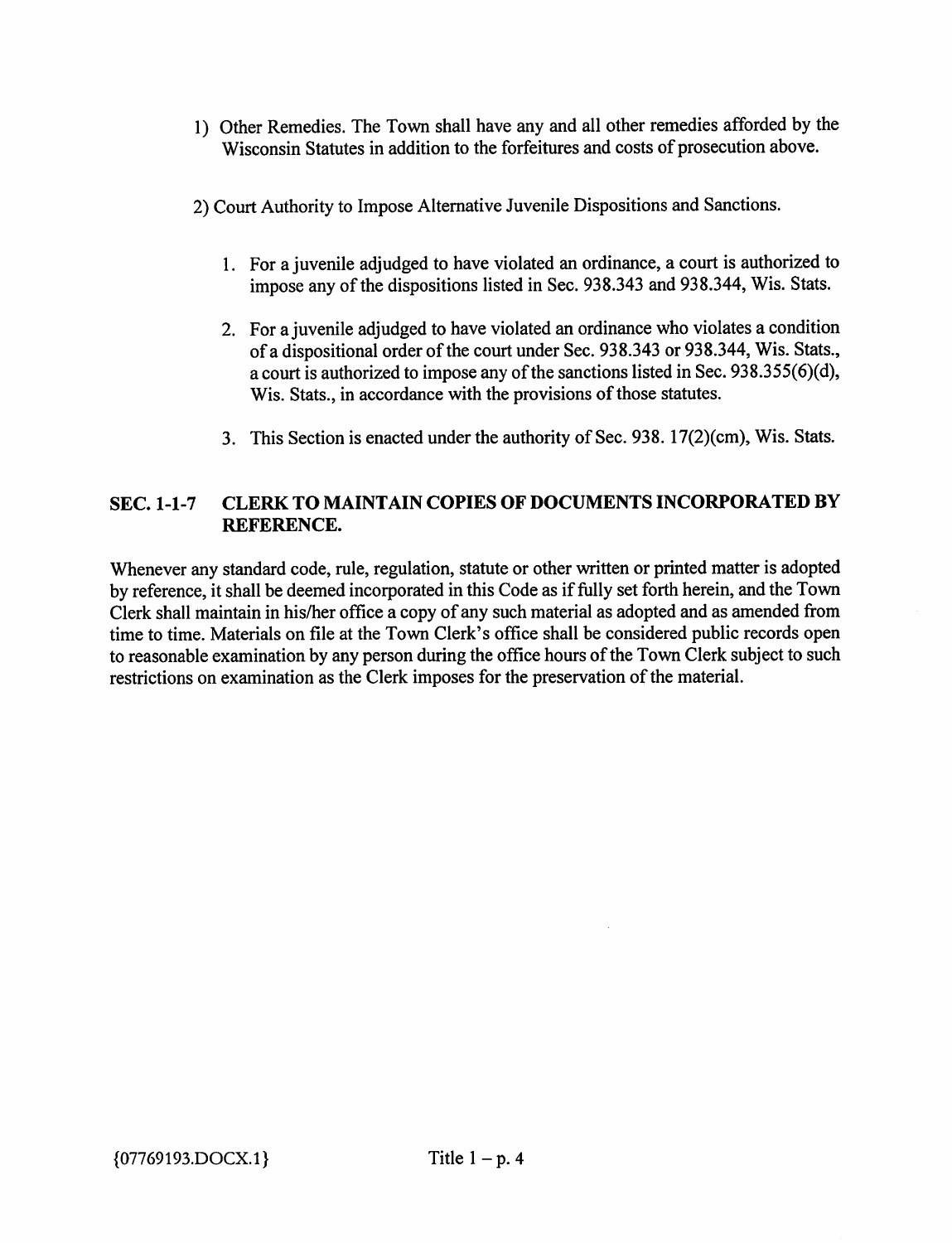### CHAPTER 2

#### Citation Enforcement

- 1 -2-1 Statutory Authority
- 1 -2-2 Form of Citation
- 1-2-3 Schedule of Deposits
- 1-2-4 Issuance of Citation
- 1-2-5 Procedure
- 1-2-6 Nonexclusivity

## SEC. 1-2-1 STATUTORY AUTHORITY.

Pursuant to Sec. 66.0113, Wis. Stats., the Town Board hereby elects to use the citation method to enforce the provisions of this Code.

### SEC. 1-2-2 FORM OF CITATION.

- a) The citation shall contain the following information:
	- 1) The name and address of the alleged violator;
	- 2) Date of birth of the alleged violator;
	- 2) The factual allegations describing the alleged violation;
	- 3) The time and place of the offense;
	- 4) The section of the ordinance violated;
	- 5) A designation of the offense in such marmer as can readily be understood by a person making a reasonable effort to do so;
	- 6) The time at which the alleged violator may appear in court;
	- 7) A statement which in essence informs the alleged violator:
		- a. That a cash deposit based on the schedule established by this Chapter may be made which shall be delivered or mailed to the Clerk of Court prior to the time of the scheduled court appearance.
		- b. That if a deposit is made, no appearance in court is necessary unless the defendant is subsequently summoned.
		- c. That if a cash deposit is made and the alleged violator does not appear in court, he will be deemed to have entered a plea of no contest, and submitted to a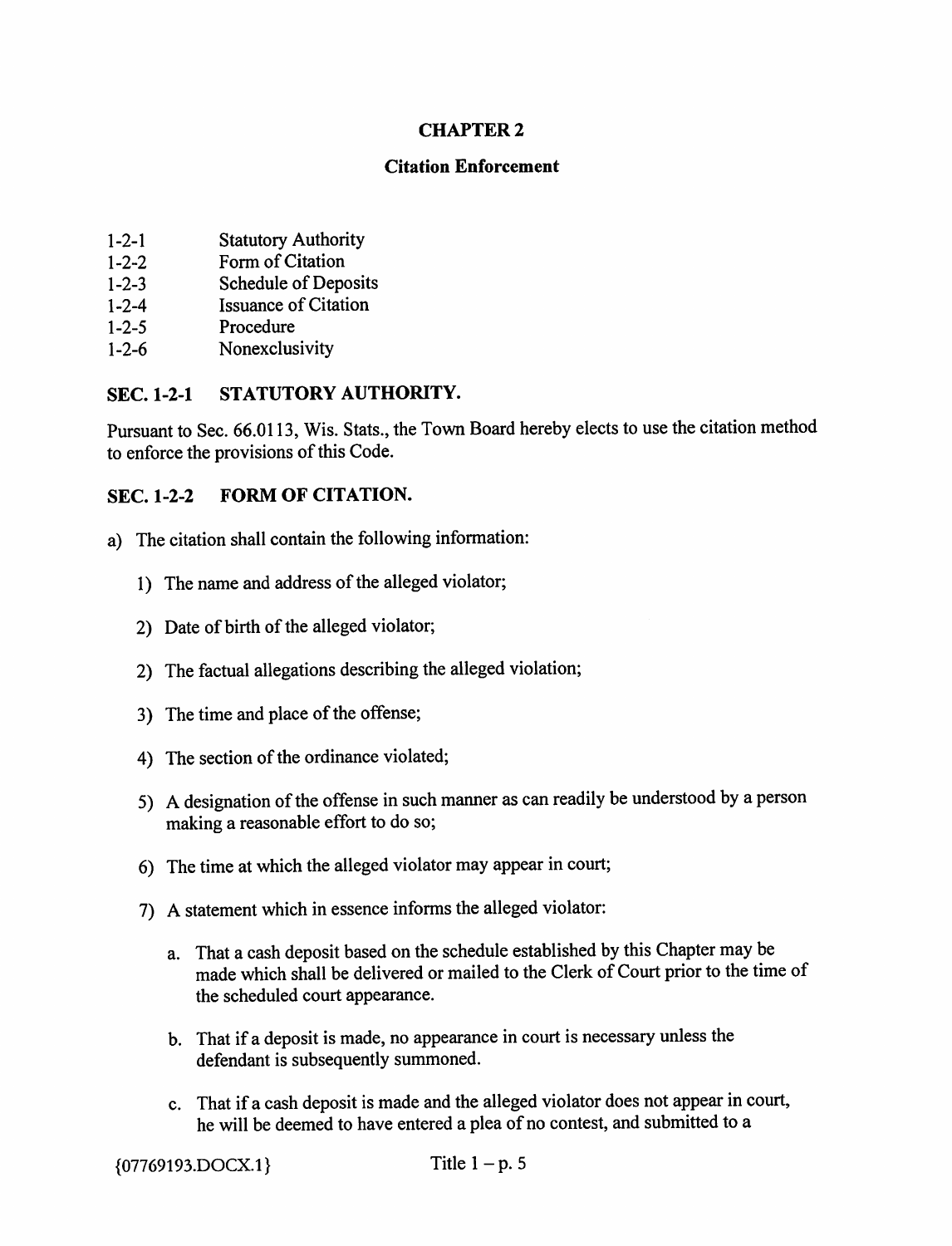forfeiture with applicable penalty assessment, or if the court does not accept the plea of no contest, a summons will be issued commanding him to appear in court to answer the complaint.

- d. That if no cash deposit is made and the alleged violator does not appear in court at the time the court may issue a summons or warrant for the defendant's arrest or consider the non-appearance to be a plea of no contest and enter judgment, or an action may be commenced to collect the forfeiture.
- 8) A direction that if the alleged violator elects to make a cash deposit, the statement which accompanies the citation shall be signed to indicate that the statement required under Subsection (7) above has been read. Such statement shall be sent or brought with the cash deposit;
- 9) A statement that if the court finds that the violation involves an offense that prohibits conduct prohibited by state statute punishable by fine or imprisonment or both, and that the violation results in property damage or physical injury to a person other than the alleged violator, the court may summon the defendant into court to determine if restitution shall be ordered under Wis. Stats. Sec. 800.093; and
- 10) Such other information as the town deems necessary.

#### SEC. 1-2-3 SCHEDULE OF DEPOSITS.

a) The following schedule of cash deposits is established for use with citations under this Chapter:

| <b>ORDINANCE TITLE AND</b><br><b>CHAPTER</b> | <b>OFFENSE</b>                                | <b>DEPOSITS AND COSTS</b>           |
|----------------------------------------------|-----------------------------------------------|-------------------------------------|
| Title 3 Chapter 5                            | Violation                                     | \$300 plus current court costs      |
| Title 5 Chapter 2                            | Violation                                     | \$100 plus current court costs      |
| Title 6 Chapter 7                            | Violation                                     | \$200 plus current court costs      |
| Title 7 Chapter 1 Sections 1-<br>16          | Violation                                     | \$50 plus current court costs       |
|                                              | <b>Violation</b> (Subsequent<br>Offenses)     | \$350 plus current court costs      |
| Title 7 Chapter 9                            | Violation                                     | \$250 plus current court costs      |
| Violation<br>Title 8 Chapter 3               |                                               | \$50 plus current court costs       |
|                                              | Violation $(2nd$ Violation)                   | \$100 plus current court costs      |
|                                              | Violation $(3rd$ and all other<br>subsequent) | \$2,000 plus current court<br>costs |

 ${07769193. DOCX.1}$  Title 1 - p. 6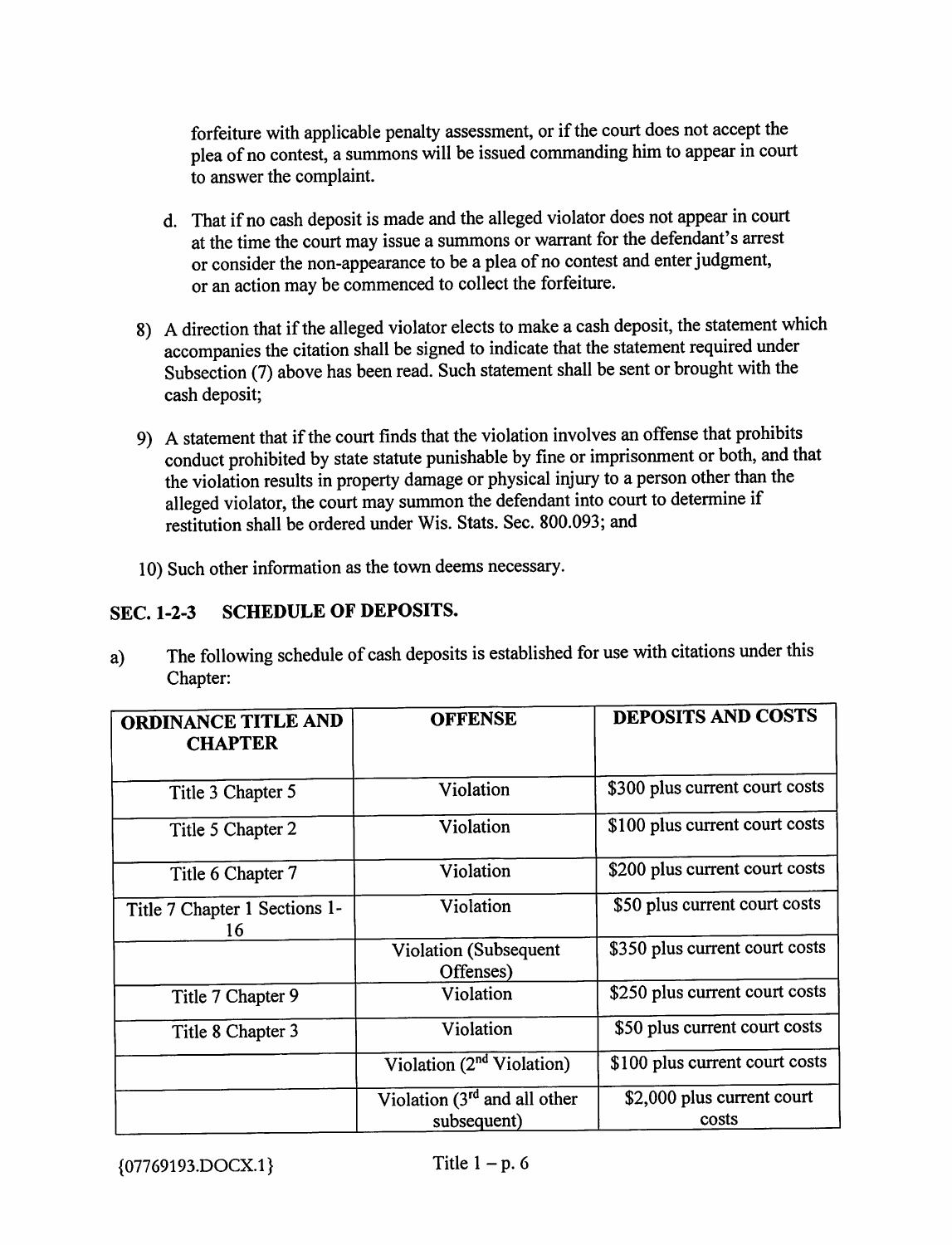| Title 9 Chapter 6                                                                                        | Violation                          | \$1,000 plus current court                                                                                                                              |
|----------------------------------------------------------------------------------------------------------|------------------------------------|---------------------------------------------------------------------------------------------------------------------------------------------------------|
| Title 10 Chapter 1                                                                                       | <b>Violation</b> (Moving)          | costs<br>Forfeiture consistent with<br>Wis. Stat. $\S 814.63(1)$ and (2)<br>or Wis. Stat. § 814.65(1) and<br>Wis. Stat. $\S$ 346.655 when<br>applicable |
| Title 10 Chapter 1                                                                                       | Violation (Parking)                | \$15 plus current court costs.                                                                                                                          |
| Title 10 Chapter 1                                                                                       | Violation (size and load)          | \$25 plus current court costs                                                                                                                           |
| Title 10 Chapter 2*<br>(Includes all subsections)                                                        | Violation                          | \$100 plus current court costs                                                                                                                          |
| Title 10 Chapter 3                                                                                       | Violation                          | \$300 plus current court costs                                                                                                                          |
| Title 11 Chapters 1 through<br>$8*$<br>(Includes all subsections in<br>Title 11 Chapters 1 through       | Violation                          | \$750 plus current court costs                                                                                                                          |
| 8)                                                                                                       |                                    |                                                                                                                                                         |
| Title 11 Chapters 1 through<br>$8*$                                                                      | 2 <sup>nd</sup> Violation          | \$1,000 plus current court<br>costs                                                                                                                     |
| (Includes all subsections in<br>Title 11 Chapters 1 through<br>8)                                        |                                    |                                                                                                                                                         |
| Title 11 Chapters 1 through<br>$8*$<br>(Includes all subsections in<br>Title 11 Chapters 1 through<br>8) | 3 <sup>rd</sup> or more violations | \$1,250 plus current court<br>costs                                                                                                                     |
| Title 13 Chapter 1<br>(includes all subsections in<br>Title 13 Chapter 1)                                | Violation                          | \$100 plus current court costs                                                                                                                          |
| Title 14 Chapter 1                                                                                       | Violation                          | \$100 plus current court costs                                                                                                                          |
| Title 15 Chapter 1<br>(includes all subsections in<br>Title 15 Chapter 1)                                | Violation                          | \$250 plus current court costs                                                                                                                          |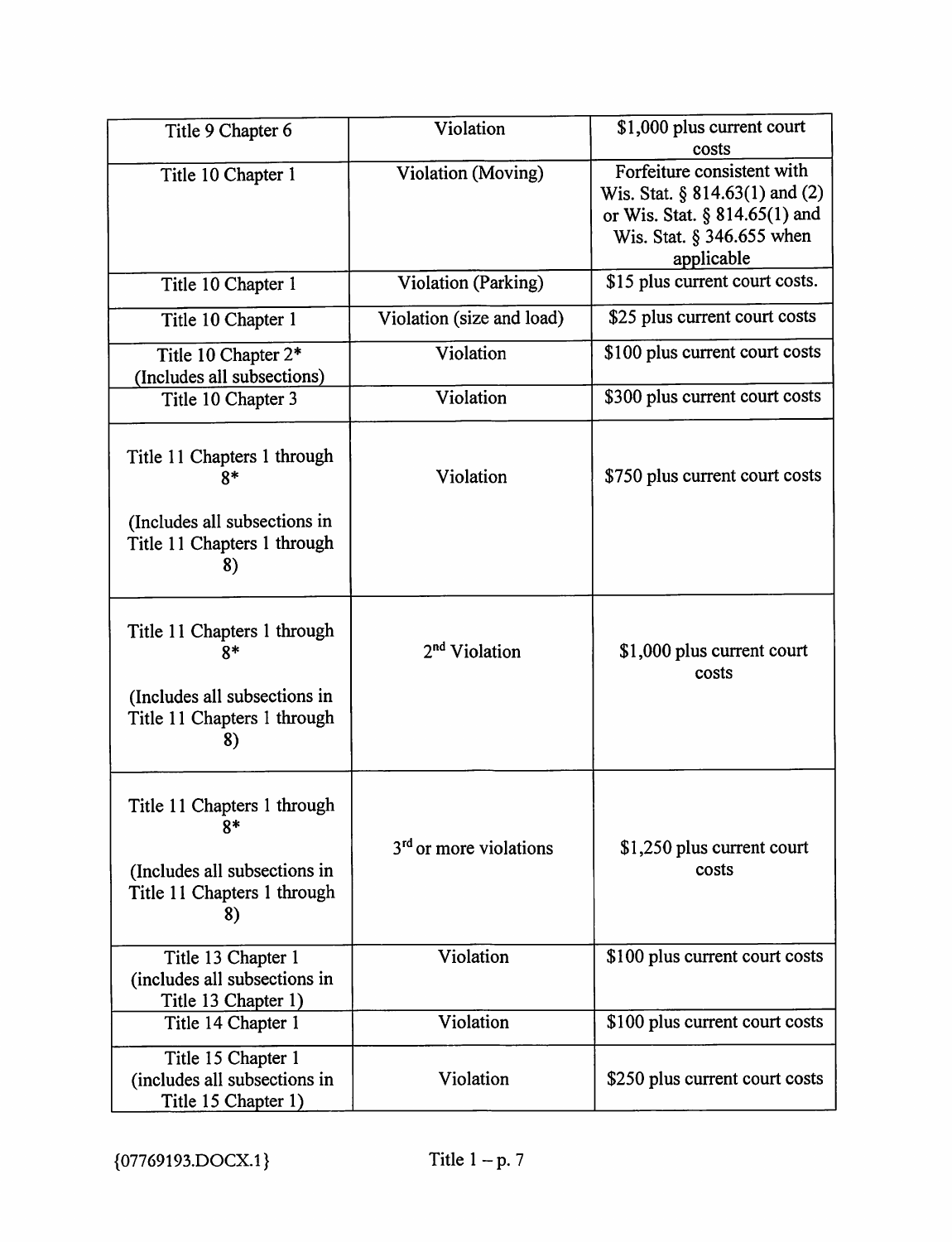| Title 15 Chapter 2 Section 1                                        | Violation             | \$100 plus current court costs |
|---------------------------------------------------------------------|-----------------------|--------------------------------|
| Title 15 Chapter 2 Section 2                                        | Violation             | \$500 plus current court costs |
| Title 15 Chapter 5                                                  | Violation             | \$100 plus current court costs |
| <b>Resolutions Declaring</b><br>Emergencies under<br>applicable law | <b>Each Violation</b> | \$250 plus current court costs |

b) For all offenses that do not include increased deposit amounts for second and subsequent violations, each second offense shall be subject to a deposit in an amount two times the deposit amount described above. For third and subsequent offenses, the deposit amount will be triple the deposit described above.

### SEC. 1-2-4 ISSUANCE OF CITATION.

Any law enforcement officer or the following officials may issue citations with respect to those specified Code provisions which are directly related to their official responsibilities.

| <b>ORDINANCE TITLE AND CHAPTER</b>                                                                               | <b>ENFORCEMENT OFFICIAL</b>      |
|------------------------------------------------------------------------------------------------------------------|----------------------------------|
| Title 3 Chapter 5                                                                                                | <b>Town Board Member</b>         |
| Title 5 Chapter 2                                                                                                | Town Board Member/Fire Chief     |
| Title 6 Chapter 7                                                                                                | <b>Town Board Member</b>         |
| Title 7 Chapter 1 Sections 1-16                                                                                  | Town Board Member/ Permit Issuer |
| Title 7 Chapter 9                                                                                                | Town Board Member/ Permit Issuer |
| Title 8 Chapter 3                                                                                                | <b>Town Board Member</b>         |
| Title 9 Chapter 6                                                                                                | <b>Town Board Member</b>         |
| Title 10 Chapter 1                                                                                               | Town Board Member                |
| Title 10 Chapter 1                                                                                               | <b>Town Board Member</b>         |
| Title 10 Chapter 1                                                                                               | <b>Town Board Member</b>         |
| Title 10 Chapter 2*<br>(Includes all subsections)                                                                | <b>Town Board Member</b>         |
| Title 10 Chapter 3                                                                                               | <b>Town Board Member</b>         |
| Title 11 Chapters 1 through 8 <sup>*</sup><br>(Includes all subsections in Title 11 Chapters)<br>1 through $8$ ) | <b>Town Board Member</b>         |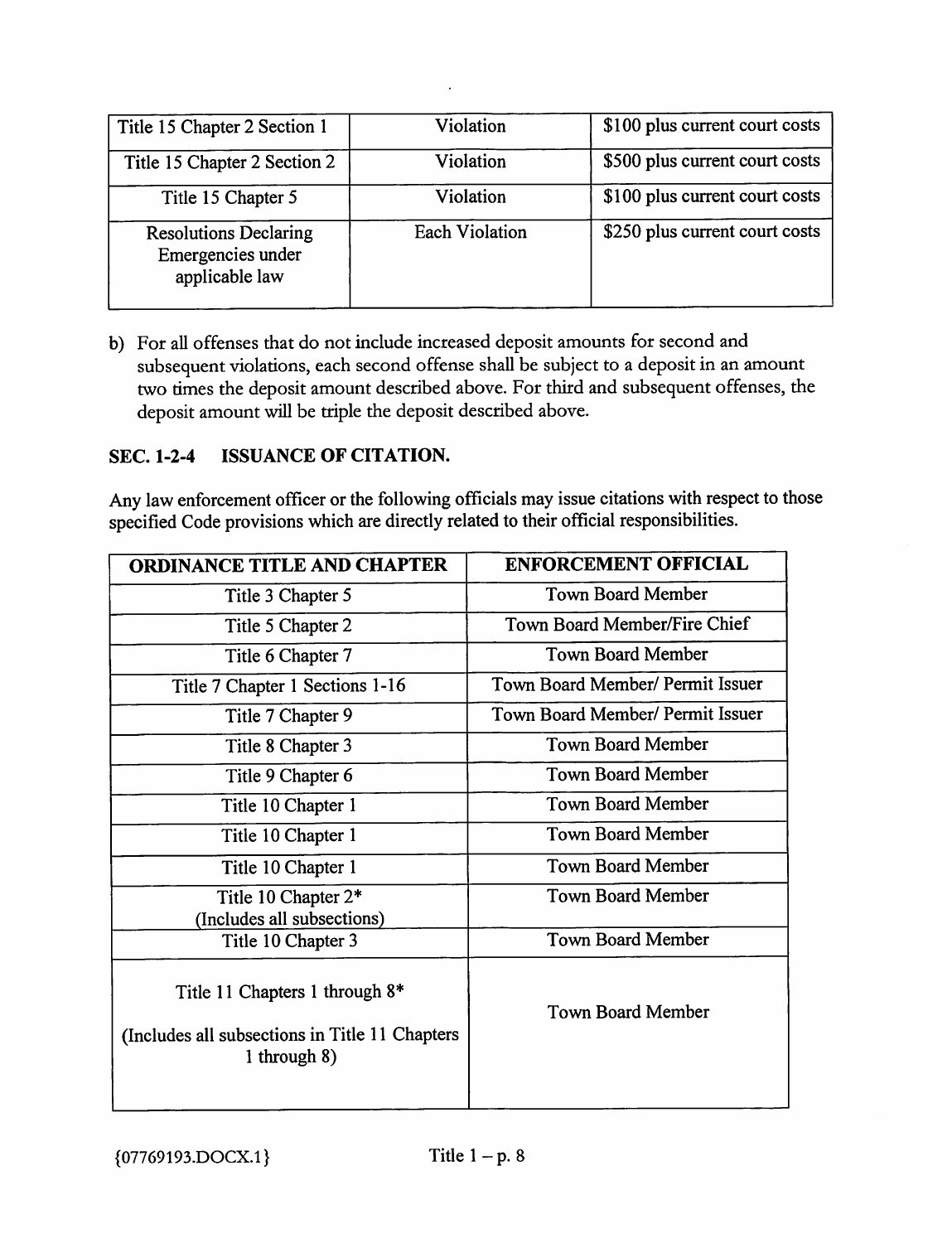| Title 13 Chapter 1<br>(includes all subsections in<br>Title 13 Chapter 1) | Town Board Member/Permit Issuer                               |
|---------------------------------------------------------------------------|---------------------------------------------------------------|
| Title 14 Chapter 1                                                        | Town Board Member/ Building<br><b>Inspector/Permit Issuer</b> |
| Title 15 Chapter 1<br>(includes Title 15-1-1 through<br>Title 15-1-17)    | Town Board Member/<br><b>Building Inspector/Permit Issuer</b> |
| Title 15 Chapter 2                                                        | Town Board Member/ Building<br>Inspector                      |
| Title 15 Chapter 2                                                        | Town Board Member/ Building<br>Inspector                      |
| Tile 15 Chapter 5                                                         | Town Board Member/ Building<br>Inspector                      |
| Resolutions Declaring Emergencies under<br>applicable law                 | <b>Town Board Member</b>                                      |

#### SEC. 1-2-5 PROCEDURE.

Wis. Stats. Sec. 66.0113(3) relating to violator's options and procedures on default is hereby adopted and incorporated by reference.

#### SEC. 1-2-6 NONEXCLUSIVITY.

- a) Other Provisions. This Chapter does not preclude the Town Board from providing for enforcement of any other law or ordinance relating to the same or some other matter.
- b) Other Remedies. The issuance of a citation hereunder shall not preclude the Town Board or any authorized office from proceedings under any other part of this Code.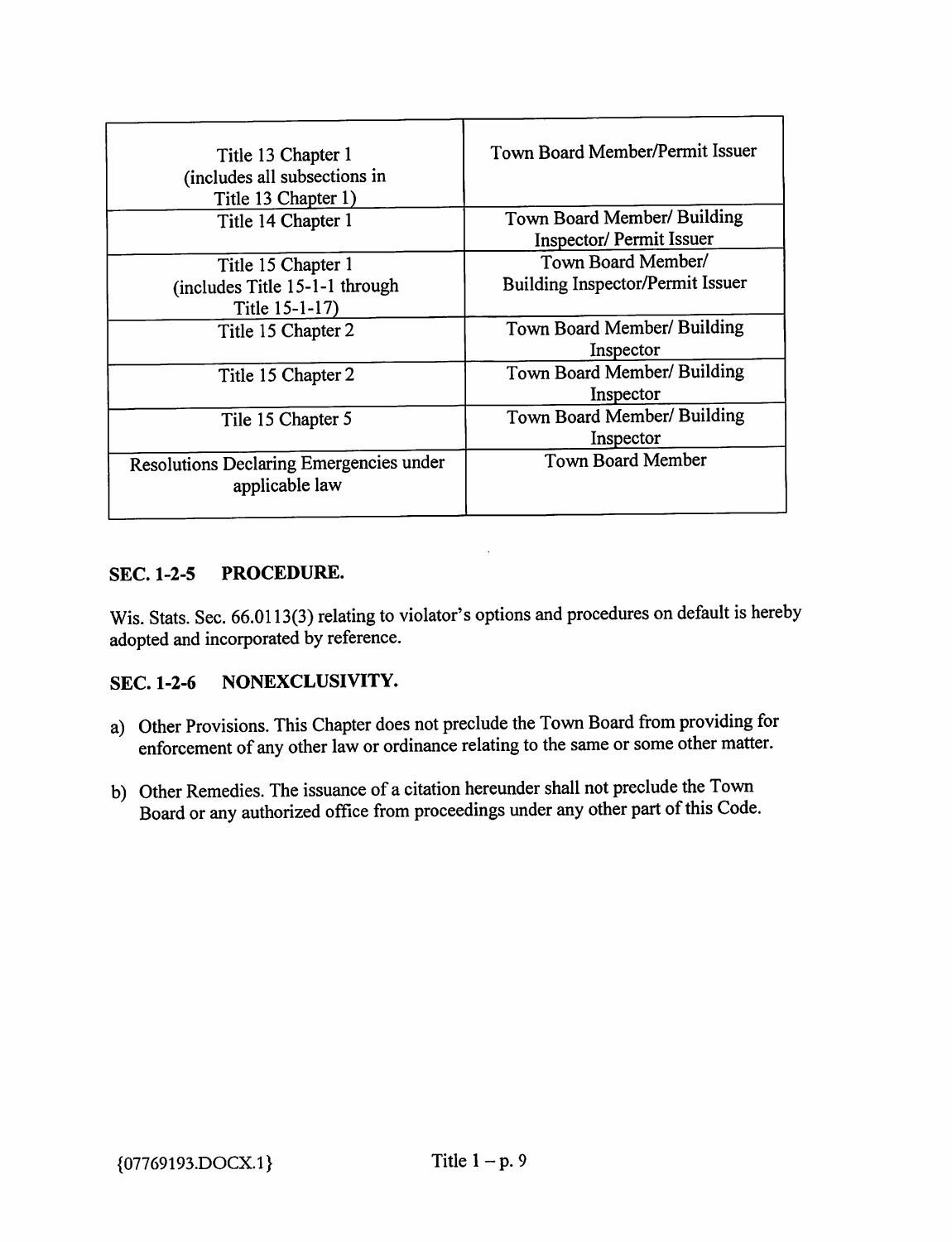### CHAPTER 3

#### Municipal Court

- 1-3-1 Court Established
- 1-3-2 Qualifications, Oath and Bond, Salary<br>1-3-3 Elections
- **Elections**
- 1-3-4 Jurisdiction
- 1-3-5 Municipal Court Hours, Employees and Location
- 1-3-6 Collection of Forfeitures and Costs
- 1-3-7 Contempt of Court
- 1-3-8 Stipulations and/or Deposits
- 1-3-9 Abolition
- 1-3-10 Penalty

#### SEC. 1-3-1 COURT ESTABLISHED.

Pursuant to the authority granted by Chapter 755 of the Wisconsin Statutes, there is hereby created and established a joint municipal court to be designated Lakeside Municipal Court shall take effect and be in full force and effect from and after its passage by the municipalities that are party to the agreement and publication as required by law.

#### SEC 1-3-2 OUALIFICATIONS, OATH AND BOND AND SALARY.

- a) Qualifications: The joint court shall be under the jurisdiction of and presided over by a municipal judge who resides in one of the municipalities that is a party to the agreement forming this joint court.
- b) Oath and Bond: The Judge shall, after election or appointment to fill a vacancy, take and file the official oath as prescribed in §757.02(1), Wis. Stats., and at the same time execute and file an official bond in the amount of \$1,000, or an appropriate insurance policy of not less than \$20,000 as prescribed in §66.0609(4), Wis. Stats. The judge shall not act until the oath and bond and/or appropriate insurance policy have been filed as required by §19.01(4)(c), Wis. Stats., and the requirements of §755.03(2), Wis. Stats., have been complied with.
- c) Salarv: The salary of the municipal judge shall be fixed by the Village Board of Village of North Fond du Lac which shall be in lieu of fees and costs. No salary shall be paid for any time during the term during which such Judge has not executed the official bond or appropriate insurance policy and official oath, as required by §755.03, Wis. Stats., and filed pursuant to §19.01(4)(c), Wis. Stats.

#### SEC. 1-3-3 ELECTIONS.

a) Term: The municipal judge shall be elected at large in the spring election for a term of four years commencing on May 1. All candidates for the position of municipal judge shall be nominated by nomination papers as provided in §8.10, Wis. Stats., and selection at a primary

 ${07769193. DOCX.1}$  Title 1 - p. 10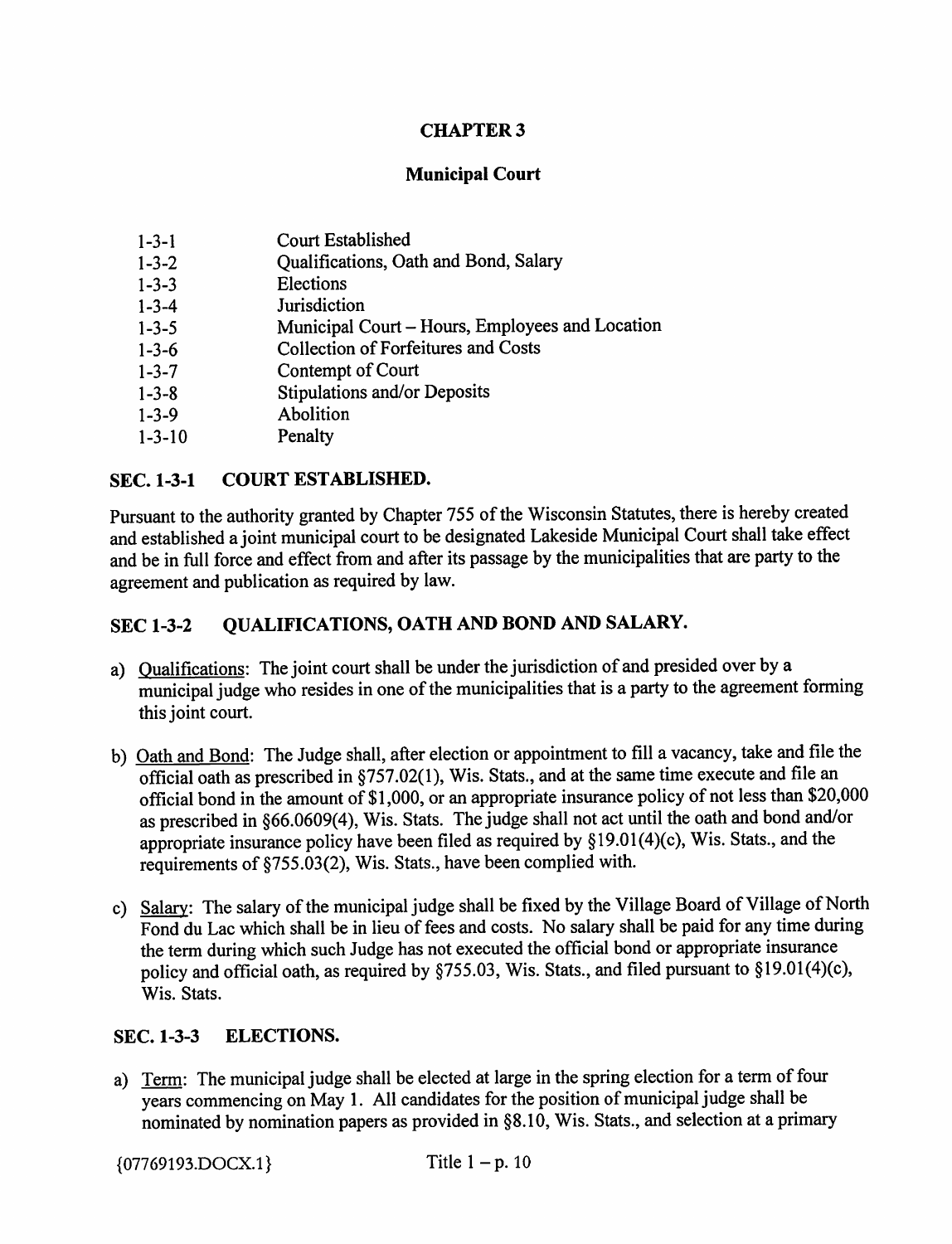election if such is held as provided in §8.11, Wis. Stats. The Fond du Lac County Clerk shall serve as filing officer for the candidates.

b) Electors: Electors in all municipalities that are parties to the agreement shall vote for judge.

## SEC. 1-3-4 JURISDICTION.

- a) The municipal court shall have jurisdiction over incidents occurring on or after July 15, 2020, as provided in Article VII, §14 of the Wisconsin Constitution, §755.045 and §755.05, Wis. Stats., and as otherwise provided by State Law. In addition, it shall have exclusive jurisdiction over actions in the municipalities that are parties to the agreement seeking to impose forfeitures for violations of municipal ordinances, resolutions and by-laws.
- b) The municipal judge may issue civil warrants to enforce matters under the jurisdiction of the municipal court under §755.045(2), §66.0119, Wis. Stats.
- c) The municipal court has jurisdiction over juvenile offenders when a municipality that is party to the agreement enacts an ordinance under the authority of §938.17(2)(cm), Wis. Stats.
- d) Court authority to impose alternative juvenile dispositions and sanctions.
- e) For a juvenile adjudged to have violated an ordinance, a court is authorized to impose any of the dispositions listed in §938.343 and §938.344, Wis. Stats., in accordance with the provisions of those statutes.
	- 1) For a juvenile adjudged to have violated an ordinance who violates a condition of a dispositional order of the court under §938.343 or §938.344, Wis. Stats., the municipal court is authorized to impose any of the sanctions listed in §938.355(6)(d), Wis. Stats., in accordance with the provisions of those statutes.

# SEC. 1-3-5 MUNICIPAL COURT - HOURS, EMPLOYEES AND LOCATION.

- a) Hours: Lakeside Municipal Court shall be open as determined by order of the Municipal Judge.
- b) Employees: The Judge shall, in writing, appoint such an Administrator, clerks, deputy clerks and assistants as are authorized by the Village Board of North Fond du Lac.
- c) Location: The Municipal Judge shall keep his/her office at a location provided by the Board of Trustees of the Village of North Fond du Lac and shall hold court at locations agreed to by members of Lakeside Municipal Court. The Municipal Judge may issue, process and perform ministerial functions any place in the State of Wisconsin.

## SEC. 1-3-6 COLLECTION OF FORFEITURES AND COSTS.

Collection of Forfeitures and Costs: The Municipal Judge may impose punishment and sentences as provided by Wis. Stats. Chapters 800 and 938 and as provided in ordinances of the municipalities

 ${07769193. DOCX.1}$  Title 1 - p. 11